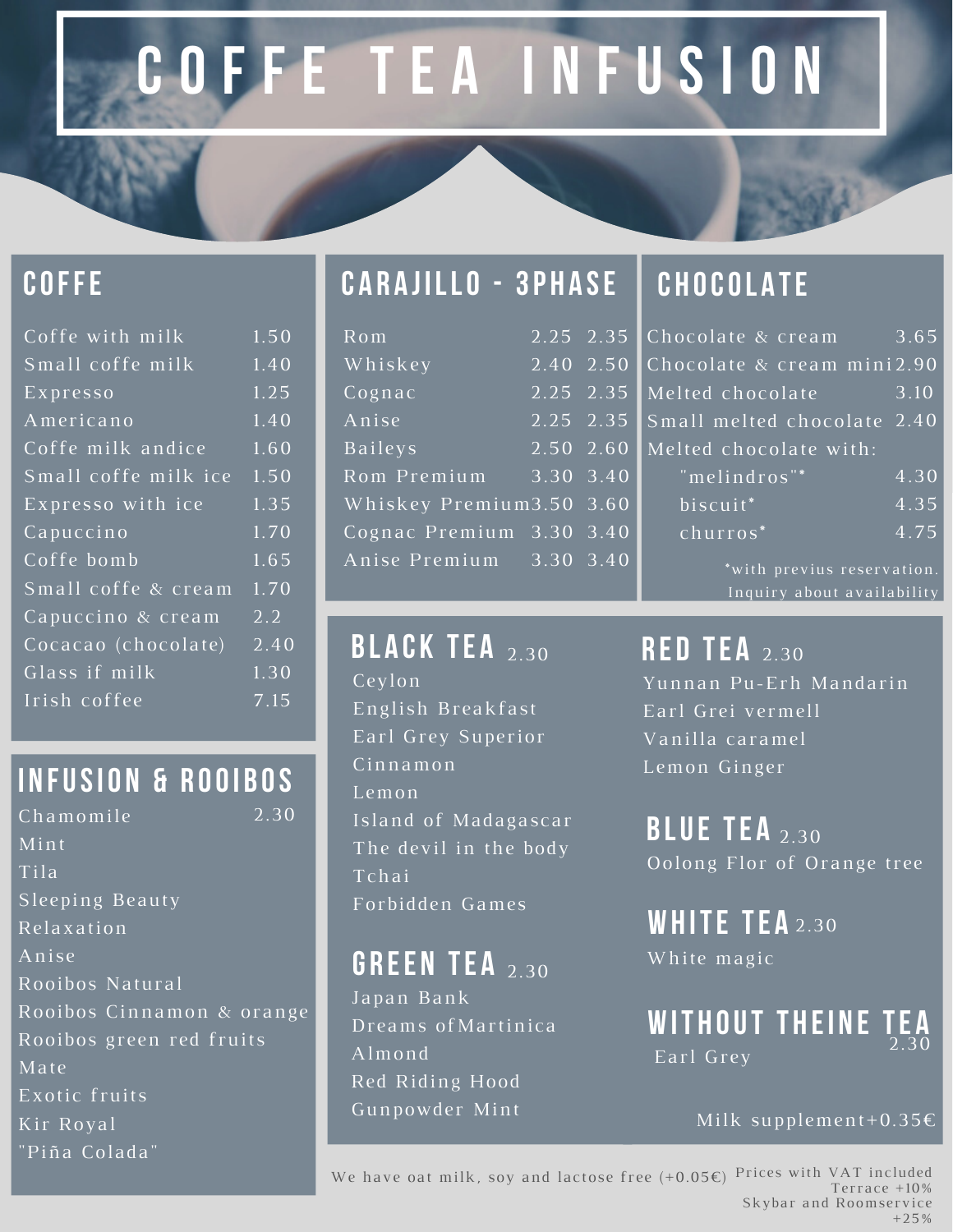## **S O D A**

#### **SO D A**

| Coca Cola 200ml      | 2.20              |
|----------------------|-------------------|
| Coca Cola 350ml      | 2.40              |
| Coca Cola Zero 350ml | 2.40              |
| Coca Cola Zero Zero  | 2.40              |
| Lemon Fanta          | $\overline{2.40}$ |
| Orange Fanta         | 2.40              |
| Lemon Aquarius       | 2.40              |
| Orange Aquarius      | $2.\overline{40}$ |
| Lemon Trina          | 2.40              |
| Orange Trina         | 2.40              |
| Nestea               | 2.45              |
| Sprite               | 2.45              |
| Bitter Kas           | 2.40              |
| Lemon Schweppes      | 2.20              |
| Orange Scheweppes    | 2.20              |
| Tonic Schweppes      | 2.20              |
| Pink Schweppes       | 2.20              |

| Natural Orange Juice       | 2.75              |
|----------------------------|-------------------|
| Orange Juice               | 2.10              |
| Pineapple Juice            | 2.10              |
| Peach Juice                | 2.10              |
| Tomato Lambda Juice        | 2.10              |
| Carrot Orange Juice        | 2.10              |
| Cacaolat                   | $\overline{2.40}$ |
| Large horchata (SUMMER)    | 3.60              |
| Small horchata (SUMMER)    | 2.75              |
| Large Ice Lemon (SUMMER)   | 3.30              |
| Small Ice Lemon (SUMMER)   | 2.50              |
| Beer with Ice lemon small  | 3.30              |
| Beer with Ice Lemon medium | 4.00              |
| Beer with Ice Lemon large  | 5.75              |
| Large trunk (SUMMER)       | 3.60              |
| Small trunk (SUMMER)       | 2.75              |
| Valencian                  | 7.20              |

#### **WA TE R**

| Viladrau 50cl      | 2.40 |
|--------------------|------|
| Very Vidre 33ml    | 1.65 |
| Vichy Catalan 33ml | 2.15 |
| Malavella 33cl     | 2.05 |
| Soda pop           | 2.75 |

Prices with VAT included Terrace +10% Skybar and Roomservice +25%

### **WI N E, C A V A & S A N G R I A**

| White Wine Glass         | 3.75               |
|--------------------------|--------------------|
| White Wine Glass Premium | 4.60               |
| Rosé Wine Glass          | 3.75               |
| Rosé Wine Glass Premium  | 4.60               |
| Red Wine Glass           | 3.75               |
| Red Wine Glass Premium   | 4.60               |
| Glass of Cava            | 3.75               |
| Glass of Sangria         | 5.50               |
| Sangria of Wine          | $\overline{19.90}$ |
| Sangria of cava          | $\overline{22.90}$ |
| *Check our wine list*    |                    |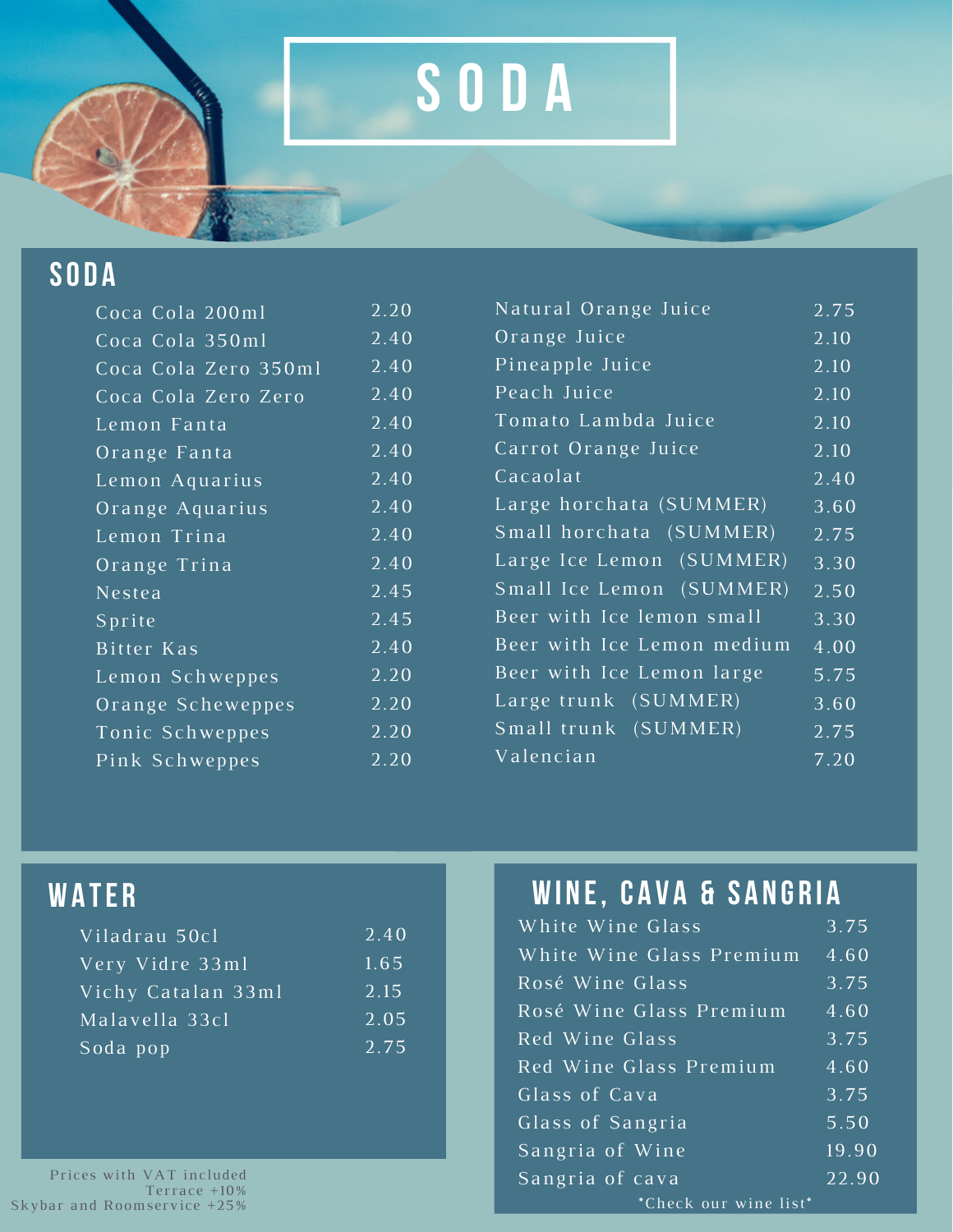

#### Small Estrella Damm Large Estrella Damm Extralarge Estrella Damm Small Damm Lemon Large Damm Lemon Extralarge Damm Lemon Small Complot IPA Damm Large Complot IPA Damm DRAFT BEER 1.95 2.25 3.30 2.10 2.30 3.40 3.30 3.85

#### BEER

| Estrella Damm       | 2.25 |
|---------------------|------|
| Free Damm           | 2.40 |
| Free Damm Toast     | 2.40 |
| Lemon Free Damm     | 2.40 |
| Voll Damm           | 2.60 |
| Daura · Gluten-Free | 2.75 |
| Moritz 7            | 2.75 |
| Moritz Red IPA      | 3.10 |
| Alhambra            | 2.75 |
|                     |      |

#### **A R E N YS'S B EE R**

Synera American Pale Ale Synera Summer Blonde Ale 3.50 3.50

#### **CE R V ES A AMB LEMO N ICE**

Small 3.30 Large 4.00 Extralarge 5.75

| SNACK                        |      |
|------------------------------|------|
| Patato chips                 | 2.00 |
| Olives stuffed with achovies | 2.90 |
| Natural cockles              | 9.75 |
| Cockles with our sauce       | 9.75 |
| Pickled mussels              | 5.00 |

Prices with VAT included Terrace +10% Skybar and Roomservice +25%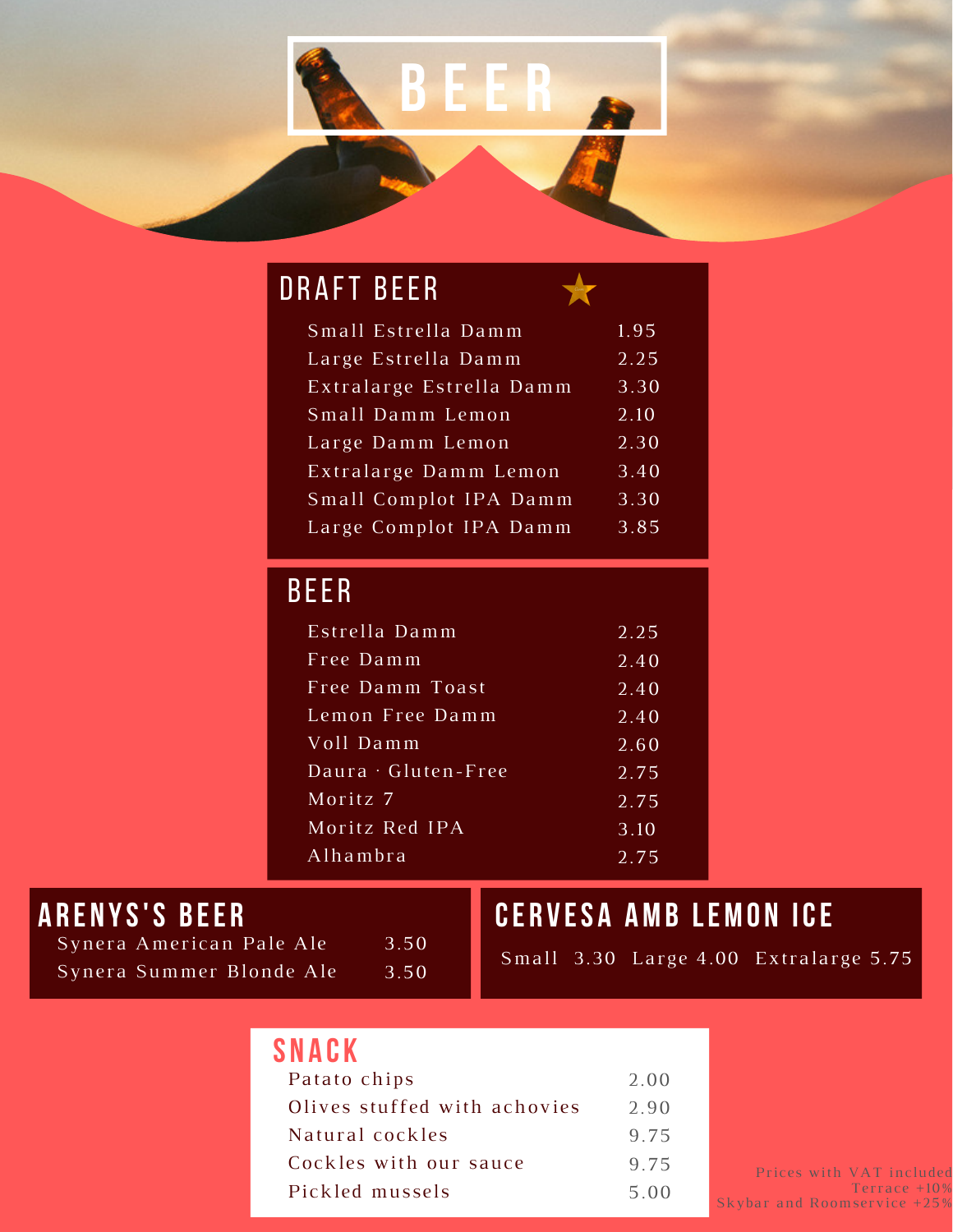# **B A K E R Y**

### **B A K E R Y**

| Butter Croissant         | 1.85 |
|--------------------------|------|
| Chocolate Croissant      | 2.10 |
| Mini Croissant           | 1.00 |
| Mini Chocolate Croissant | 1.00 |
| Ham Croissant            | 2.75 |
| Ham and cheese Croissant | 3.10 |
| Ensaimada of Can Puig    | 2.60 |
| Mini Ensaimada           | 1.00 |
| Baker's biscuit*         | 3.00 |
| Carrot cake*             | 3.00 |
|                          |      |

\*Weekends and holidays. Inquiry about availibility

### **TO A STS**

| Mold                           | 1.10 |
|--------------------------------|------|
| Mold with buter and jam        | 2.30 |
| Mold with ham, cheese          | 3.30 |
| "Pagés"                        | 1.60 |
| "Pagés" with buter and jam     | 3.00 |
| Pagés with ham, cheese         | 3.75 |
| Spelt bread                    | 2.20 |
| Spelt bread with buter and jam | 3.40 |
| Spelt bread with ham, cheese   | 4.10 |

| Natural yogurt | 1.50 |
|----------------|------|
| Piece of fruit | 1.50 |
| Cottage cheese | 1.50 |

Prices with VAT included Terrace +10% Skybar and Roomservice +25%